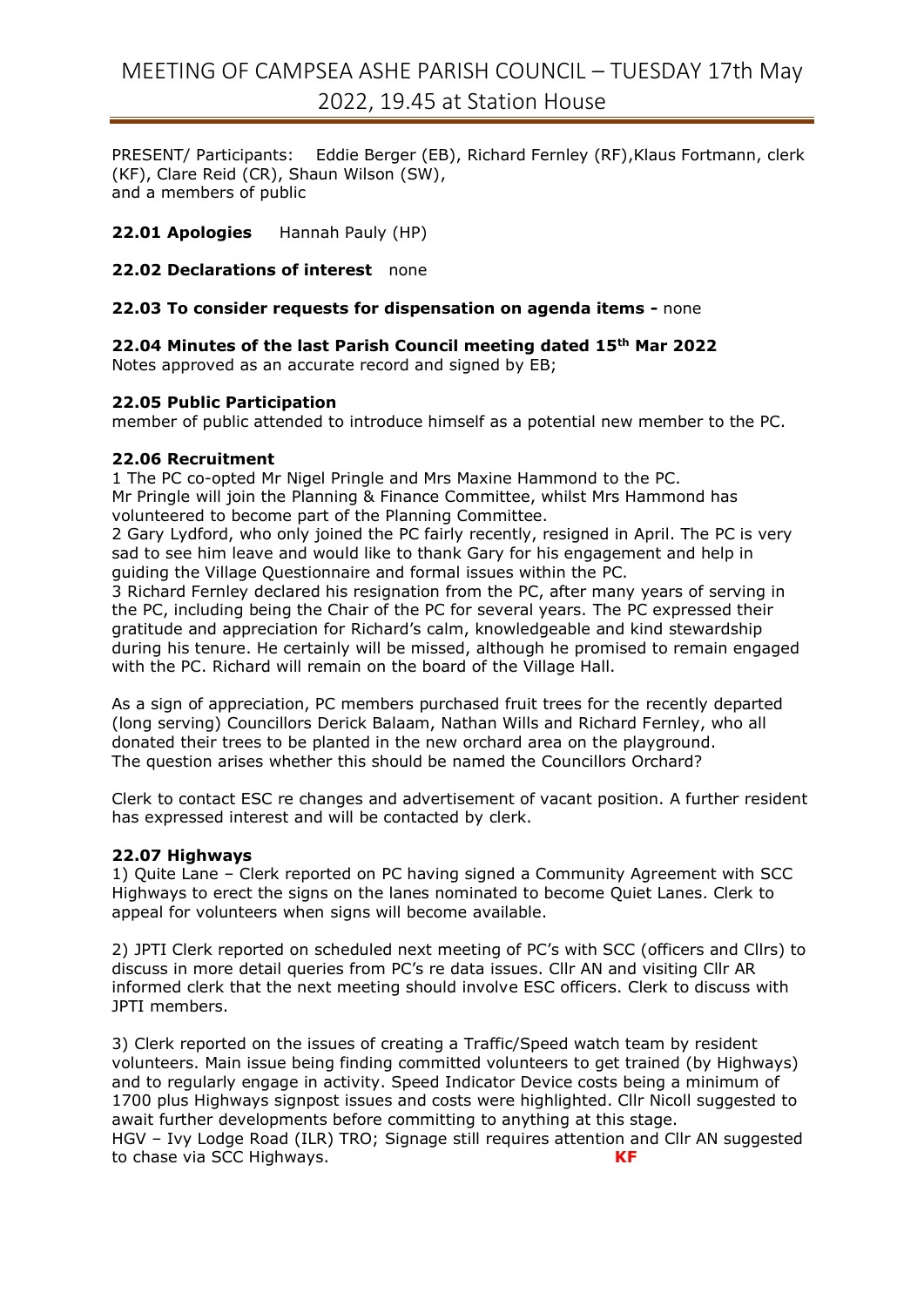# **22.08 Planning Matters**

1) Planning Application DC/21/4896 ; Stable & Livery Ivy Lodge Road Clerk had not received any communication re possible Committee Hearing dates. PC to await receipt of notification

2) PC formalised the objection to DC22/1103/VOC, which represented another enlargement of previous application. PC noted that ESC did not object. 3) PC formalised approval of DC22/0745/FUL and reiterated its support of local businesses.

### 4)SizewellC

PC members attended a presentation by EDF, which tried to show the great benefits this project will bring to the area. However, the PC remains sceptical and concerned about impacts and effective mitigation. It is hoped, that the suggested Community Review Groups (ie. Transport Review Group) will be effective in highlighting and responding quickly to any developing issues. It is of concern how impacts ('issues') are being viewed by the main protagonists (ESC,SCC and EDF) in these areas, considering that during the consultation process SCDC/ESC often did not share concerns raised by PC's. EB was hopeful that the PC can tap into the community funds for benefit of CA when the project starts. Cllr AN reminded PC that it is important to remain engaged in the matters of mitigation of traffic and rail related issues.

#### 5) Chantry Lane Issues

Solicitors advised PC on potential costs in pursuing court application route. Cllr NP is going to investigate in more detail, as there is hope that certain information gleaned over the past year might open up a less complicated and costly route, to claim ownership of the land. Clerk to liaise with NP. **NP/KF** 

PC had received and reviewed a change to the application, mainly the dropping of the residential dwelling. The PC concluded that whilst such changes were positive, the other important issues of the application remained unchanged and hence the PC upheld its objection to the proposal. Cllr Poulter re-iterated here opposition to the current proposal and that the application should be referred to Committee if the planning department was not going to object to it.

6) Councillors CR and NP have agreed to manage the Neighbourhood Plan for Campsea Ashe. Cllr Nicoll suggested to contact other PC's to gain knowledge re process and requirements. Clerk to instigate a meeting with Ufford PC. requirements. Clerk to instigate a meeting with Ufford PC.

#### **22.09 Play Area**

Clerk updated on maintenance undertaken by DB. (repair of table & benches, matting issues) **KF**

RF updated on general situation re. VH **KF**

# **22.10 Clerks Report**

1) The PC approved AGAR 2021/22, the accounts for the year 2021-22 as per earlier AMC and agreed the Notice of Public Rights commencing 13<sup>th</sup> June.

2) The Clerk discussed issues flagged up within the Internal Audit Report, which had been distributed to PC prior to the meeting. PC adopted the internal audit report. 3) The PC reviewed and adopted the following statutory documents; Equality& Diversity Policy

4) SW & clerk updated PC on activities of WAC. The scheduling of the works of the Community Gardening area was discussed, as well as details re soil quantity and grade (organic?). SW to co-ordinate issues with WAC.

5) Queens Platinum Jubilee Celebration; CR, reported on progress re Boules Court. It was established that it be best for the courts to be of a standard that could include them into the regional league, which would mean jigher level of usages etc. CR and VH chair are investigating sizes and specs to establish final costs, which will now be part-financed by the pub. They would now not be ready for the June Jubilee weekend. **CR**